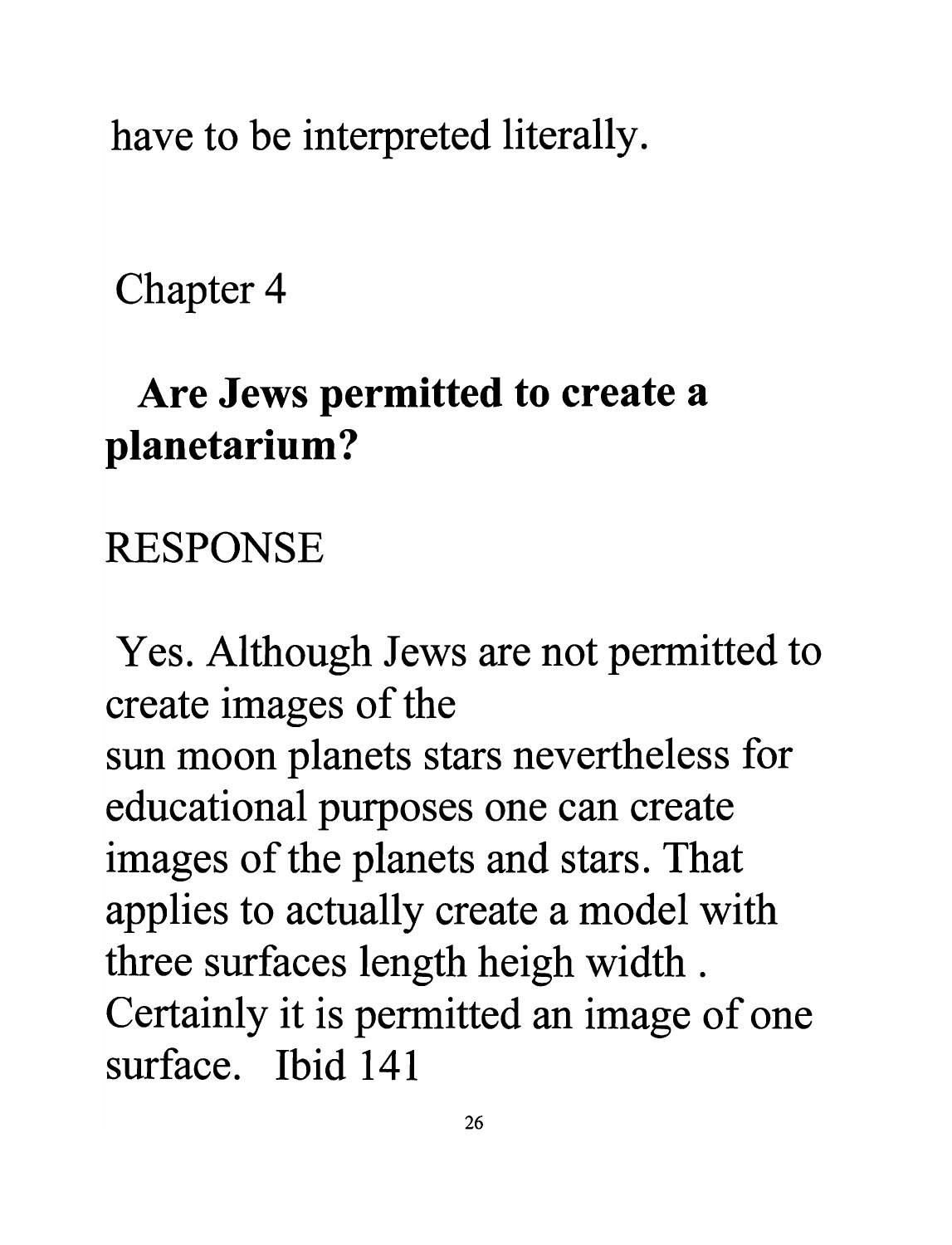## **Background**

Rambam Yesodei Hatorah beginning lists the roles of the various stars planets moons and their guardian angels. According to Rambam these spheres have **no free will but are mandated to follow**  the paths out lined for them controlled by the laws of physics chemistry biology mathematics and other inter related scientific disciplines. However these spheres each have a guardian angel assigned to them.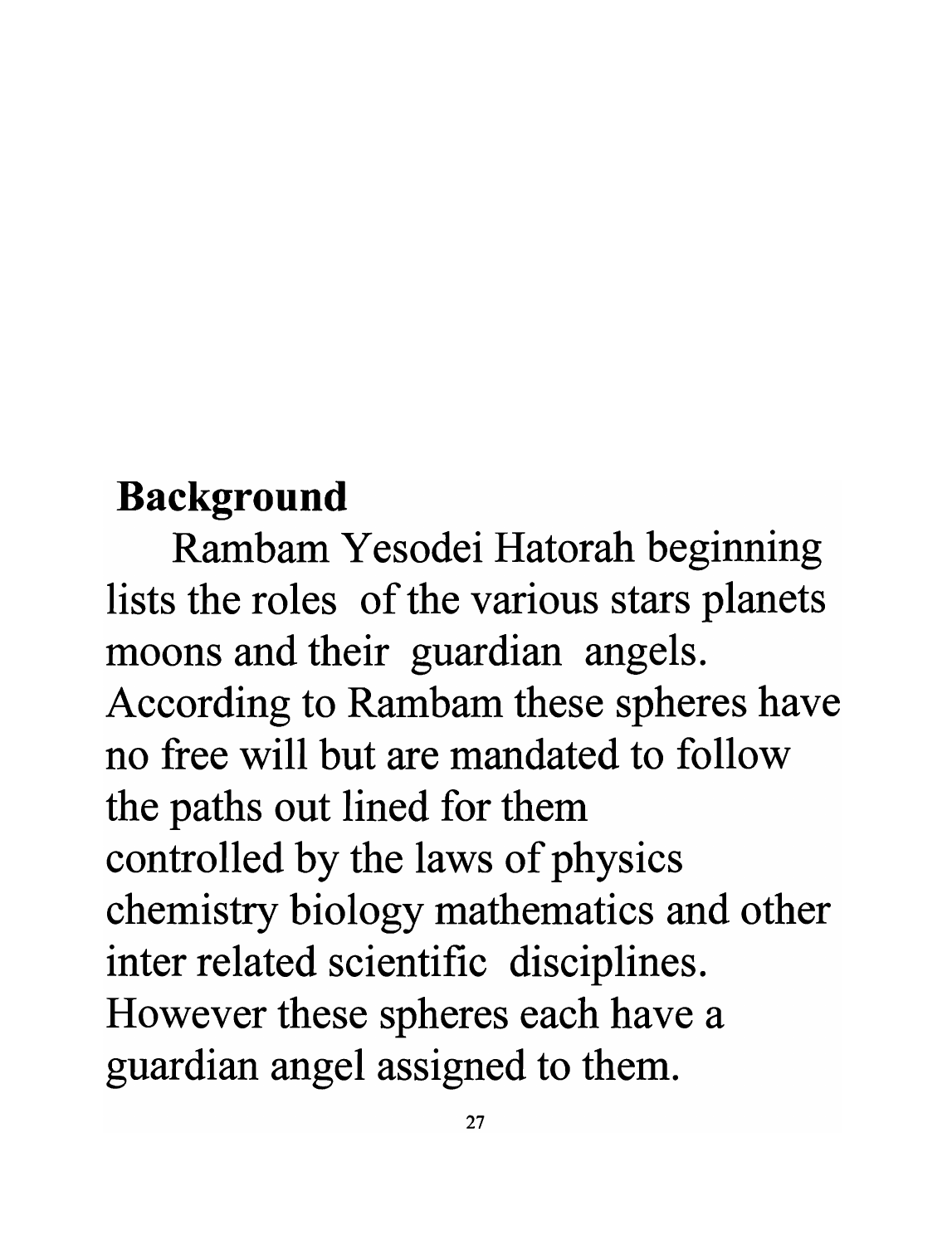The Rambam **in the** Laws of **A vodo Zara**  Idol worship records the origin of idol worship. People were aware that each of the stars planets moons have a guardian ange1. They reasoned that it would be wise to offer supplication to the guardian angels , in addition , to God . They reasoned , mistakenly, that god would be pleased that people also offer supplications to the guardian angels since they live for ever ,as well as, the stars planets and moons. Thus was the genesis of idol worship. Laws Avodo Zoro 1:1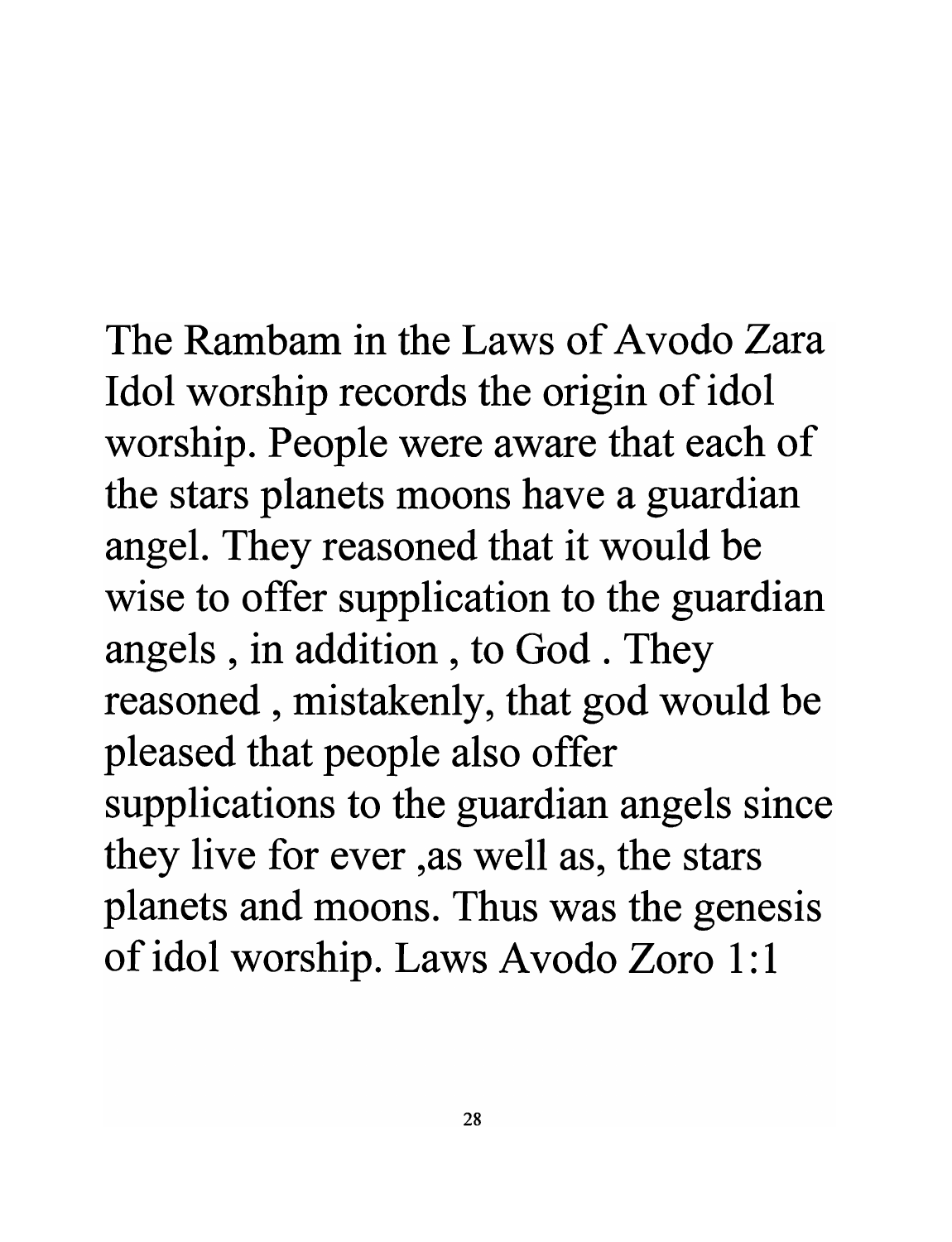As time went by the people started to believe that the guardian angels were not controlled by God at all. Thus the people worshiped only the guardian angels Laws Avodo Zoro 1:2

When the Torah was given people worshiped only the guardian angels. Thus the Ten Commandments stipulate the prohibition of worshiping the sun and the moon. The Torah ,likewise, forbade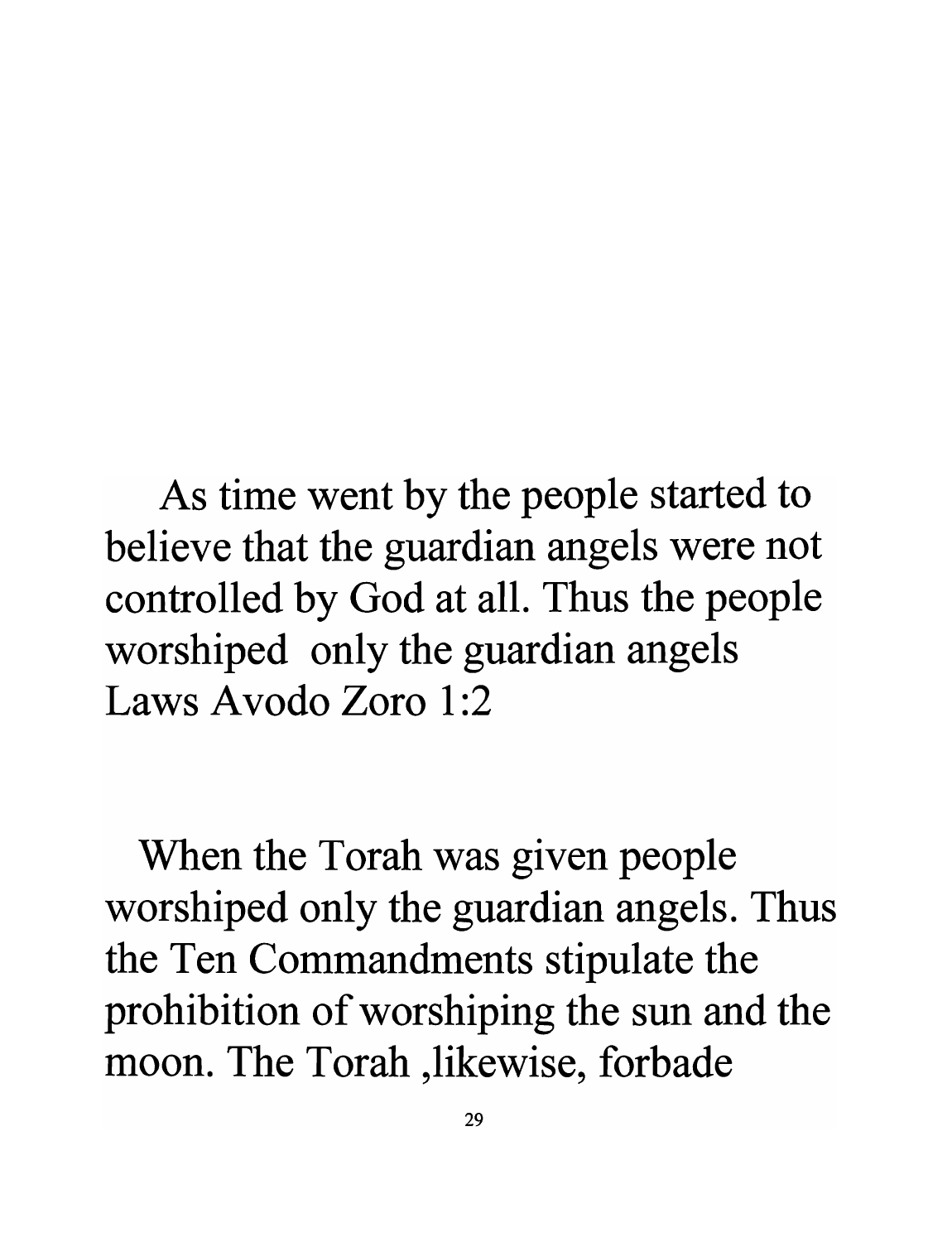creating any image resembling the sun **and the moon.** 

However as time passed the sun and moon worshipers did not have an idol that was the image of the sun and moon. They instead represented the idol as a man in a cart with a staff.. Missing these requirements the ceremony of worship could not proceed.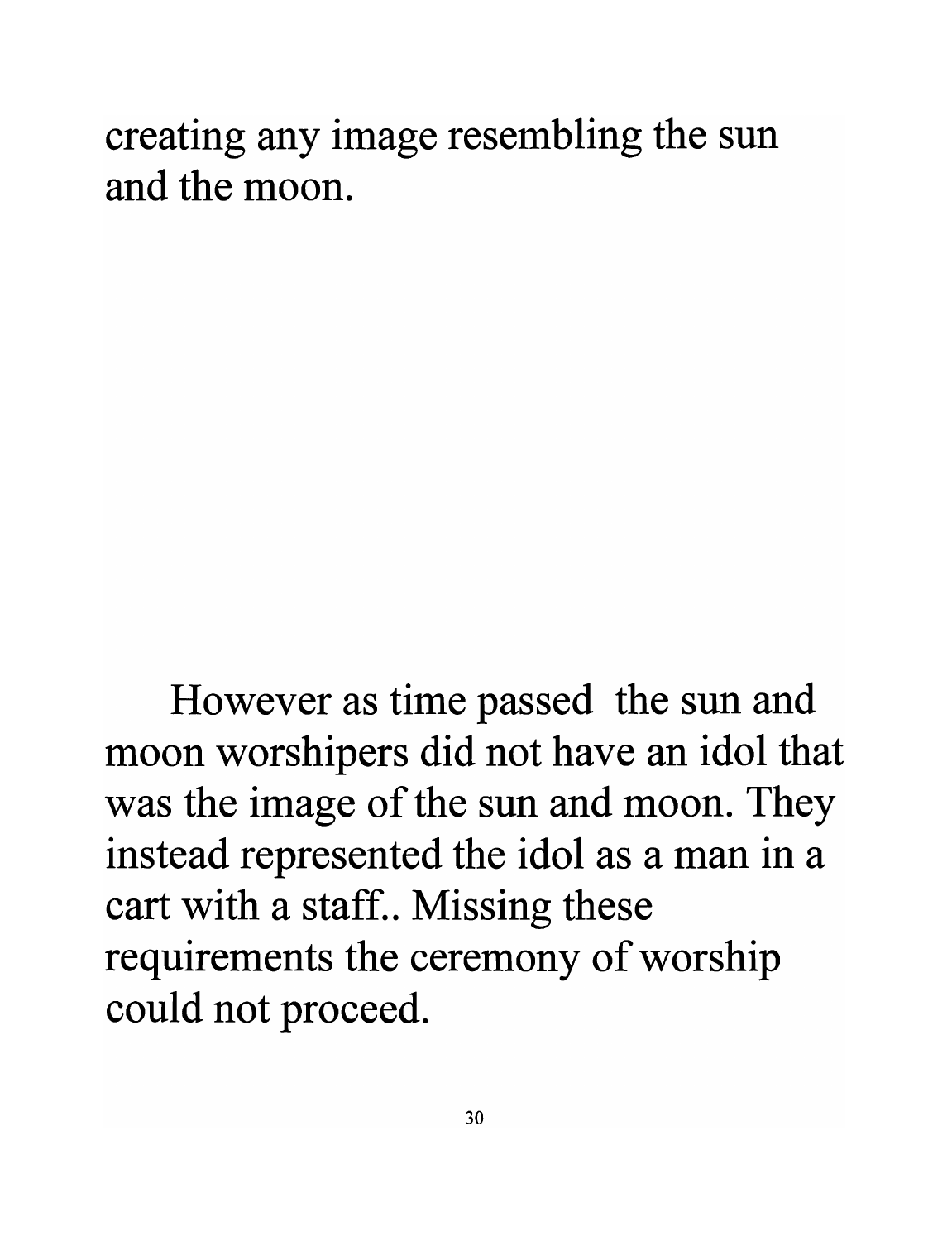Therefore , the prohibition was not to create a man in a cart carrying a staff. Creating an image of the sun itselfwas not per se prohibited The prohibition likewise, was not to create an image of the moon but what ever the moon worshipers elected as the symbol.

Therefore, the prohibition depended on the symbol the worshipers in any era elected. The Commentators on Y oreh Dayoh 141 when discussing the subject of the prohibition of creating an image of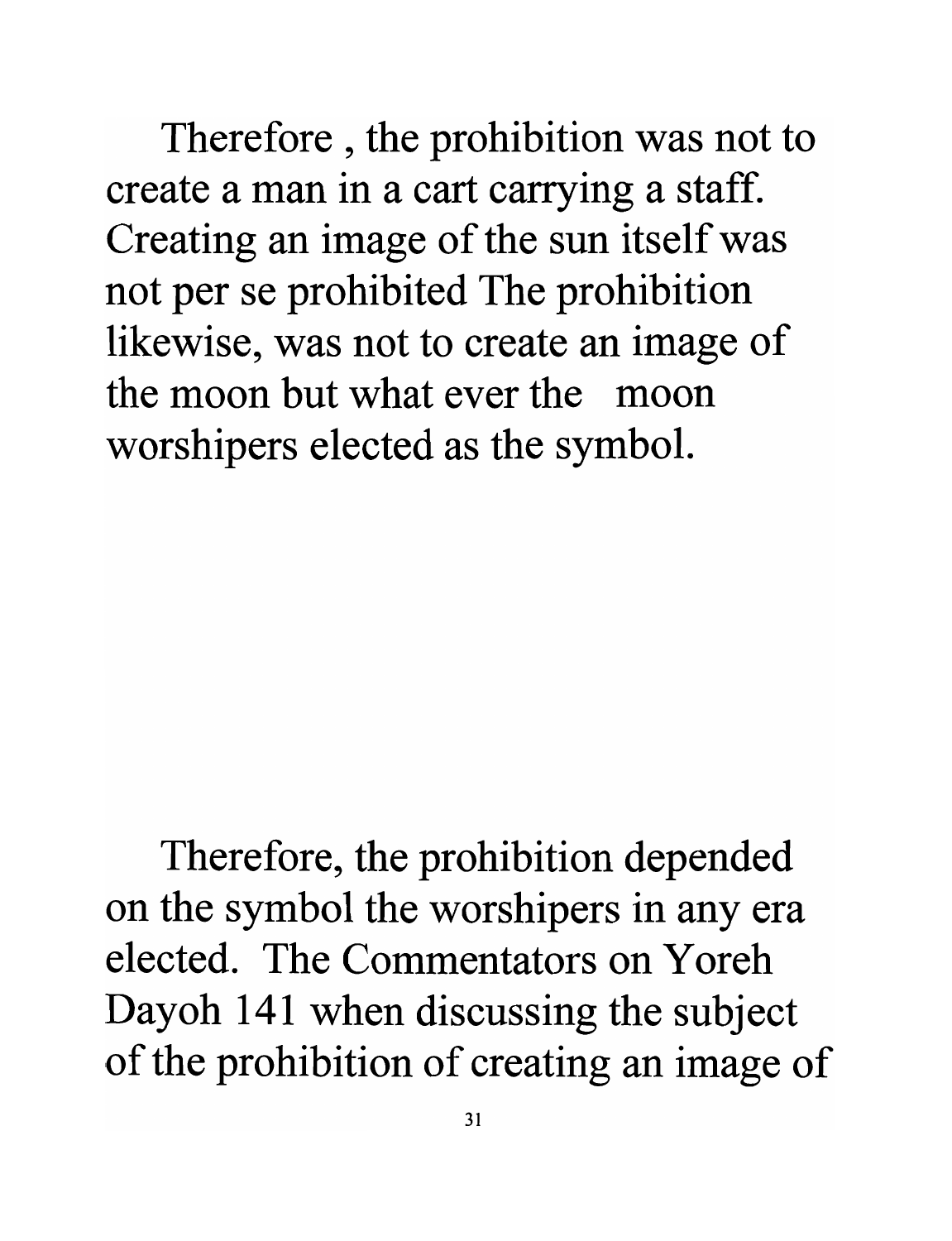the sun and moon question , if today -that is at the time they were writing -there existed any people in the world who still worshiped the sun and moon and what were the symbols they used.

They cite the case of Rav Gamliel in **the Talmud** who **created models of the**  old moon vanishing and new moon appearing in th sky. In Ancient Judea a new moon was declared only by the testimony of two witnesses siting the emergence of the new moon. The two **witnesses were mandated to travel to**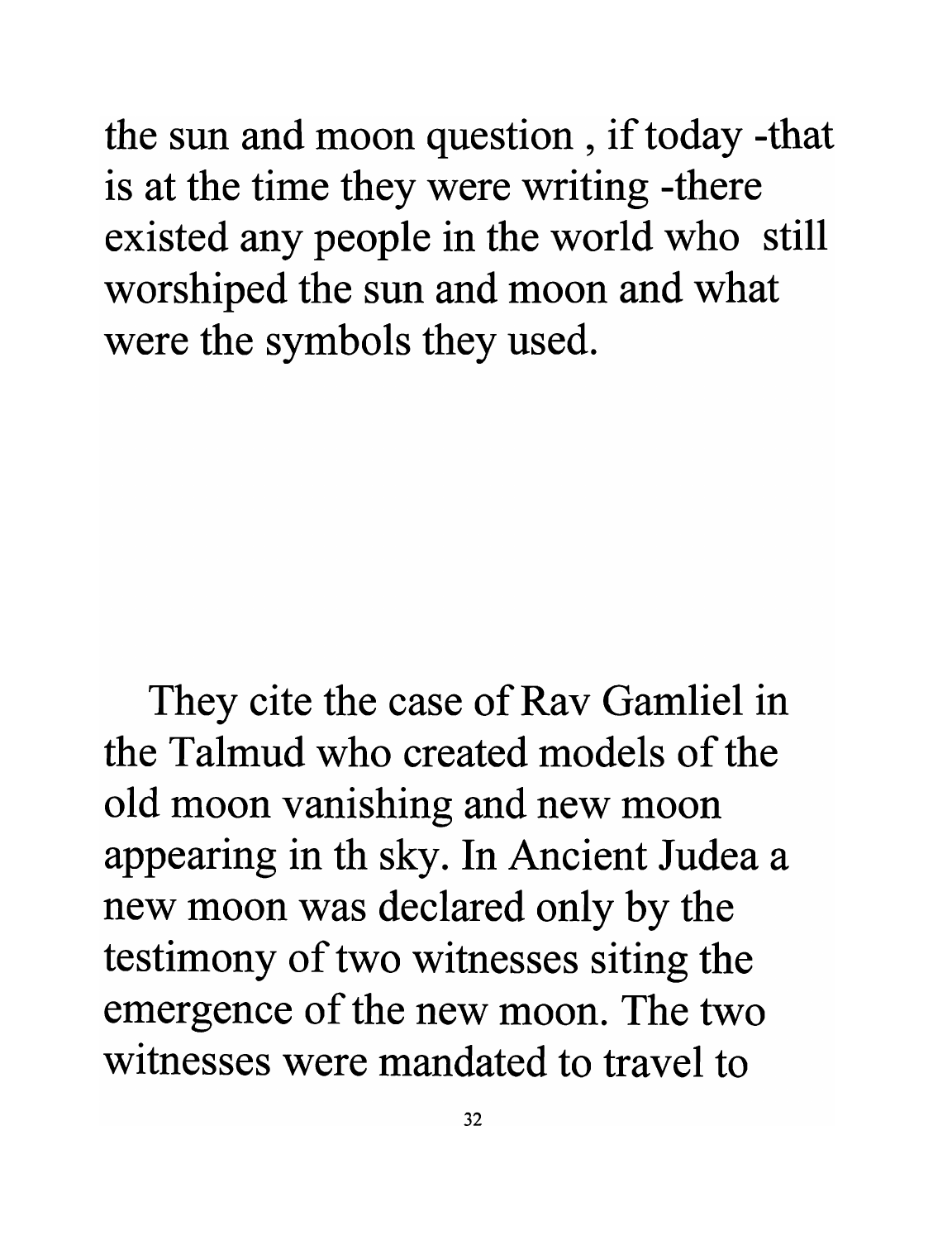Jerusalem to the Temple and inform the Sanehdrin the highest Rabbinical authority that they had sighted the emergence of the new moon. The Sanehdrin would first question the witnesses to determine if what they **claimed was accurate and borne out with**  scientific knowledge that the Sanehdrin possessed.

Thus Rav Gamliel, in effect, created **models of the moon that he used for**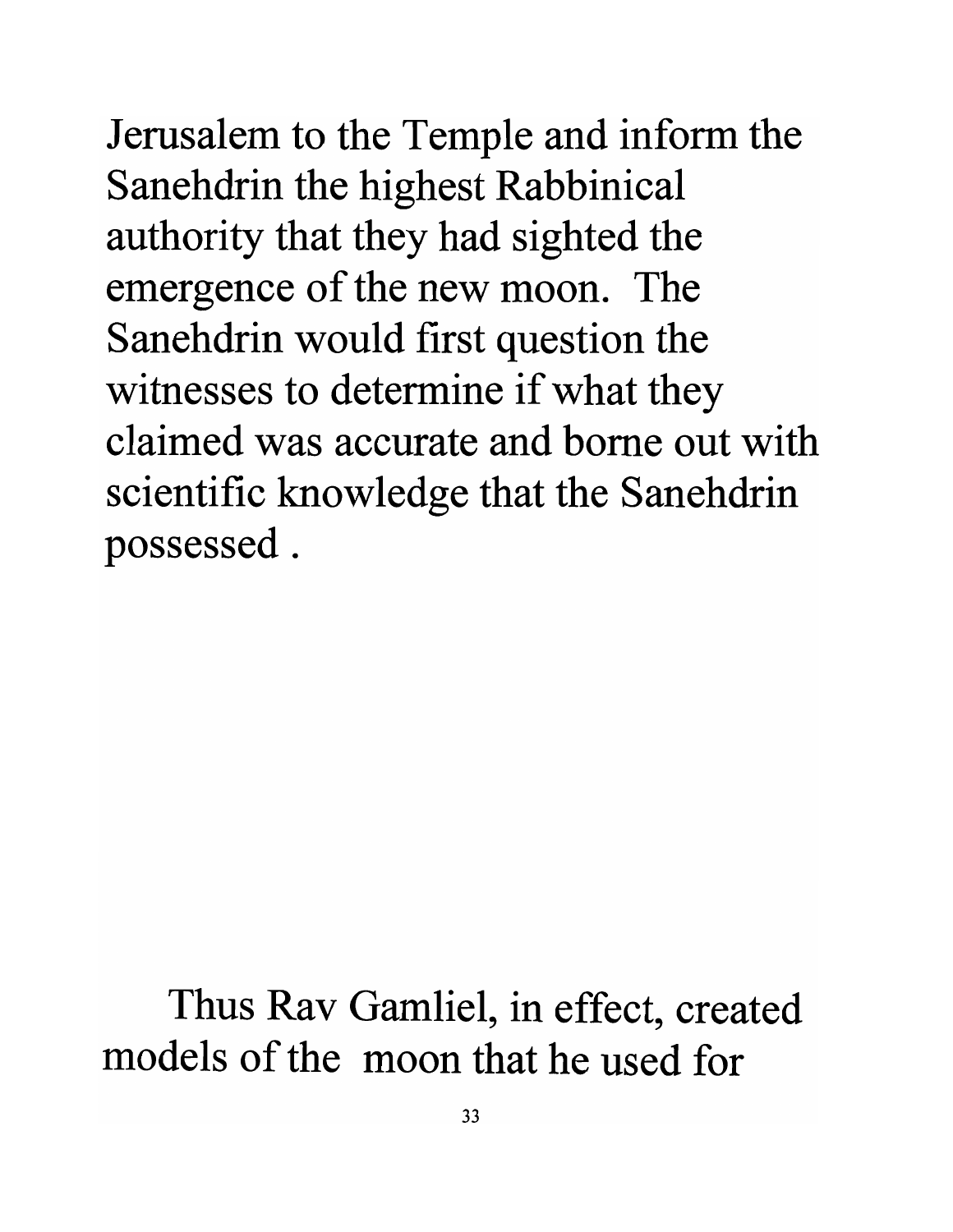educational purposes. Shulchan Arch Yoreh Dayoh  $141:1,2$  That is the basis of what we reported earlier that there exists a dispensation for a planetarium to create models of the stars planets and moons. The reason is since the purpose is not to worship these heavenly bodies; but for educational purposes.

Further more, the presentation for the audience is in the form of a movie. Thus the presentation does not have three dimensions but two. The screen obviously has no more than the length and width; not the thickness. In three dimensional movies it is only an optical illusion.

The same is true with viewing the solar